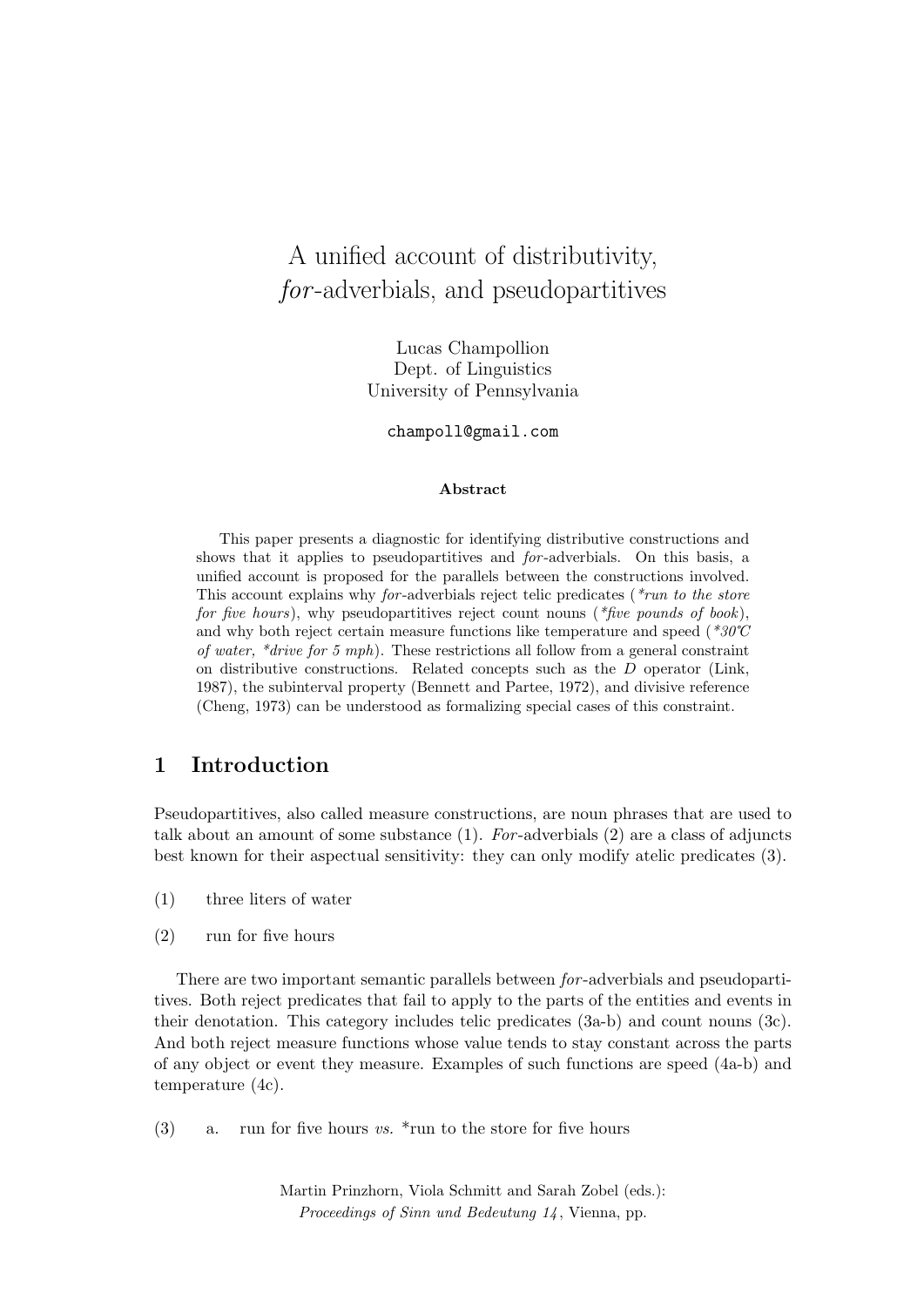- b. run for five miles  $vs.$  \*run to the store for five miles
- c. five pounds of books/rice  $vs.$  \*five pounds of book
- (4) a. \*run (to the store) for five miles an hour
	- b. five hours of running vs.  $*$  five miles an hour of running
	- c. five inches of snow vs. \*five degrees Celsius of snow

This set of facts raises several interrelated questions. What is the precise nature of the restrictions on predicates and on measure functions? What part of the semantics of for -adverbials and pseudopartitives is responsible for them? Given that the two constructions share the same restrictions, are they related to each other? And is there a relation between the two restrictions that explains why they cooccur?

This paper argues that the key to answering these questions is distributivity. Entailments from larger to smaller parts, the signature property of distributive constructions, are present in for -adverbials as well as in pseudopartitives. These entailments provide evidence for classifying these constructions as distributive, and their presence can be captured by a general constraint on distributive constructions. The restrictions illustrated in (3) and (4) then turn out to be entailed by this constraint.

While the parallels between the constructions analyzed in this paper have not previously been drawn and formalized in a systematic way, many components of the composite picture presented here have been individually identified before. Krifka (1998) and its precursors are a source for many of the observations about for -adverbials and pseudopartitives; his analysis brings out some of their similarities, but does not establish their connection with distributive constructions. We will see that it undergenerates in certain cases. I have drawn essential insights on pseudopartitives from Schwarzschild (2006); as we will see, our accounts differ in important ways, but they are in the same spirit. This paper's formal framework is derived from Krifka (1998), Link (1998), Landman (2000), and the papers leading up to them. Some connections that are presented in this paper have been suggested or implied in previous work. For example, the aspectual sensitivity of for -adverbials has often been explained by modeling them as universal – and therefore distributive – quantifiers (e.g. Dowty, 1979; Moltmann, 1991).

### 2 A diagnostic for distributivity

This section reviews basic facts about distributivity and proposes a diagnostic to classify not only sentence-type but also noun phrase-type constructions as distributive. This is an essential prerequisite for classifying pseudopartitives as distributive constructions.

The signature property of distributivity is its licensing of entailments from larger to smaller parts. For example, sentence (5a) entails (5b): every scenario that verifies (5a) also verifies (5b). This is in contrast to (6a): in some (perhaps most) scenarios in which it is true, (6b) will be false.

(5) a. Al, Bill, and Charles laughed / were boys / were visible.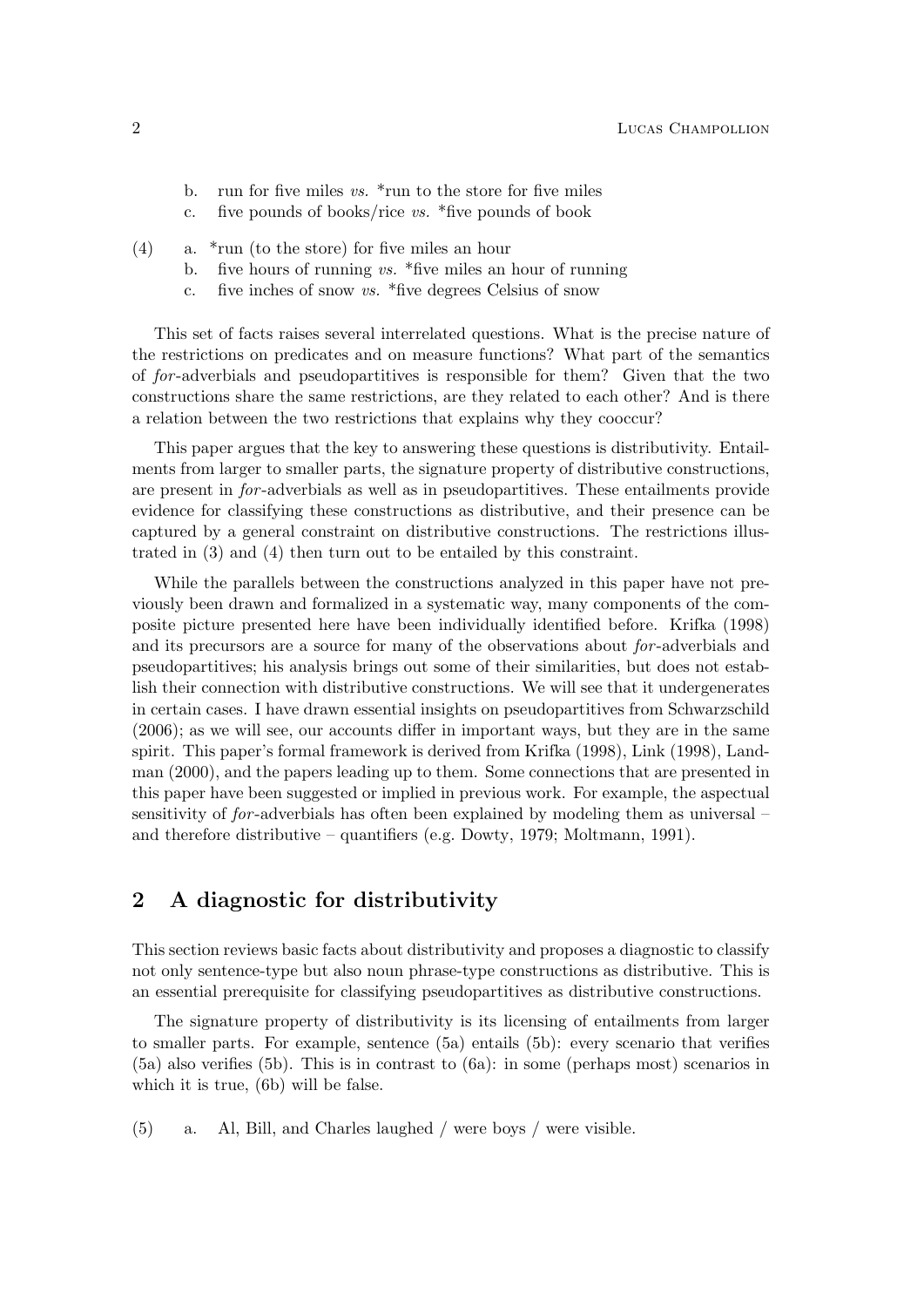- b.  $\Rightarrow$  Al and Bill laughed / were boys / were visible.
- (6) a. Al, Bill, and Charles shared a pizza together.
	- b.  $\Rightarrow$  Al and Bill shared a pizza together.

VP coordination cases as in (7) show that the source of these *distributive entailments* is the predicate rather than the subject (Dowty, 1987; Roberts, 1987). For this reason, it is usual to classify predicates as distributive (e.g. *laugh, (be) boys, wear a sweater,* (be) visible), in opposition to collective predicates (e.g. share a pizza together, be a good  $team$ ).<sup>1</sup>

- (7) a. Al, Bill, and Charles laughed and shared a pizza together.  $\Rightarrow$  Al and Bill laughed.
	- $\neq$  Al and Bill shared a pizza together. (adapted from Dowty, 1987)

Numeral quantifiers also give rise to distributive entailments (8). This fact is important for our purpose because for -adverbials and pseudopartitives can contain numerals but not nominal conjunctions.<sup>2</sup>

(8) a. Three boys laughed / were visible.  $\Rightarrow$  Two boys laughed / were visible. b. Three boys shared a pizza together.  $\Rightarrow$  Two boys shared a pizza together.

I am not aware that anyone has given an operational definition of the term "distributive construction". I think the following diagnostic is in line with the common use of the term in the literature: Distributive constructions are constructions which give rise to distributive entailments (i.e. entailments from larger to smaller parts) through the constraints they impose on their constituents.

A classical example is the construction DP each VP. The diagnostic classifies it as a distributive construction because each is only compatible with VPs that give rise to distributive entailments:

- (9) a. Al, Bill, and Charles each laughed / were boys / were visible. b.  $\Rightarrow$  Al and Bill each laughed / were boys / were visible.
- (10) \*Al, Bill, and Charles each shared a pizza together.

The distributivity/collectivity distinction is easily expressed in mereological semantics (Link, 1998). In this framework, the denotations of noun phrases are formulated

<sup>&</sup>lt;sup>1</sup>This popular classification is an idealization. Some of these predicates are ambiguous or underspecified between distributive and collective construals. It is hard to find clear-cut examples of distributive versus collective predicates, so hard that Winter (2001) argues that the distinction should be dropped altogether. Another complication is that distributive readings of noun phrases headed by numerals are dispreferred when a nondistributive reading is available, see Dotlačil (2010).

 $2$ The entailments shown in  $(8)$  reflect a common an  $-1$  believe – uncontroversial intuition. Modeling them is surprisingly difficult: neither an at least nor an exactly semantics for numerals distinguishes between (8a) and (8b).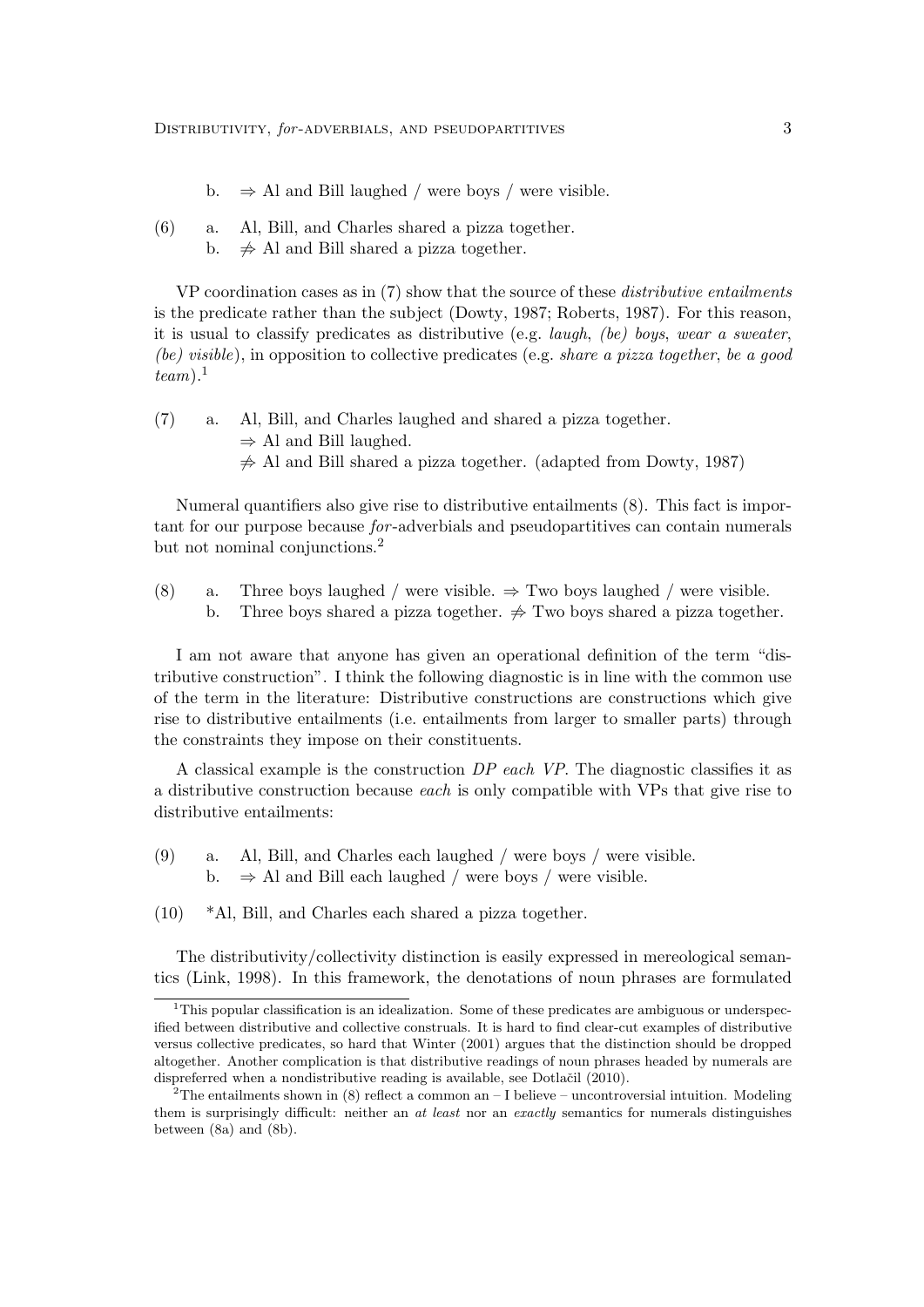with respect to a model that contains both singular and plural entities, which are partially ordered so that singular entities are atomic (i.e. they have only themselves as parts). For example, Al and Bill refers to a plural entity that is a part of the referent of Al, Bill, and Charles, another plural entity. Numeral quantifiers like n boys denote predicates over plural entities which consist of  $n$  boys. Among the parts of a three-boy entity we find boys and two-boy entities. Collective predicates apply directly to plural entities. When distributive predicates like *laugh* or *wear a sweater* apply to a plural entity, they also apply to all its atomic parts. Following Link (1987), this property is often formalized by assuming that a predicate P is made distributive by combining with a covert operator <sup>D</sup>, defined such that  $D(P) = \lambda x \forall y [y]$  is an atomic part of  $x \to P(y)$ .

Not only sentence-type but also noun-phrase type constructions can be categorized as distributive. We cannot test directly for entailment relations between noun phrases because they do not denote truth values, so we will use an indirect approach. We have seen that be visible and laugh are distributive predicates, while share a pizza together is collective. In the following example, these predicates are used to identify the parts of entities denoted by noun phrases that contain relative clauses.

- (11) a. Three boys who laughed were visible.
	- b.  $\Rightarrow$  Two boys were visible.
	- c.  $\Rightarrow$  Two boys who laughed were visible.
- (12) a. Three boys who shared a pizza together were visible.
	- b.  $\Rightarrow$  Two boys were visible.
	- c.  $\Rightarrow$  Two boys who shared a pizza together were visible.

Due to the distributive predicate be visible, sentences (11a) and (12a) both license distributive entailments (11b) and (12b). In addition, the distributive predicate *laugh* inside the relative clause of  $(11a)$  licenses entailments of its own  $(11c)$ , while the collective predicate *share a pizza together* does not  $(12c)$ . In a mereological account, these entailments translate to the following: among the parts of any entity denoted by three boys who laughed we find entities denoted by two boys and also by two boys who laughed; and among the parts of any entity denoted by *three boys who shared a pizza together*. we find entities denoted by two boys but not necessarily entities denoted by two boys who shared a pizza together.

From these facts, we can distill a diagnostic that allows us to decide whether a certain noun phrase licenses entailments to its parts, i.e. distributive entailments: we combine it with a distributive verb phrase and we check whether the predicate denoted by the noun phrase contributes to the distributive entailments, as in (11c), or not, as in (12c). If it does, then we conclude that the noun phrase is an instance of a distributive construction. For example, the following entailment shows that  $Det N'$  who each  $VP$  is a distributive construction, because the predicate boys who each laughed constributes to the distributive entailments:<sup>3</sup>

<sup>&</sup>lt;sup>3</sup>According to this diagnostic, the inference in (ia) shows that plural numeral noun phrases like three boys are themselves distributive constructions, as opposed to e.g. attributive adjectives (ib). In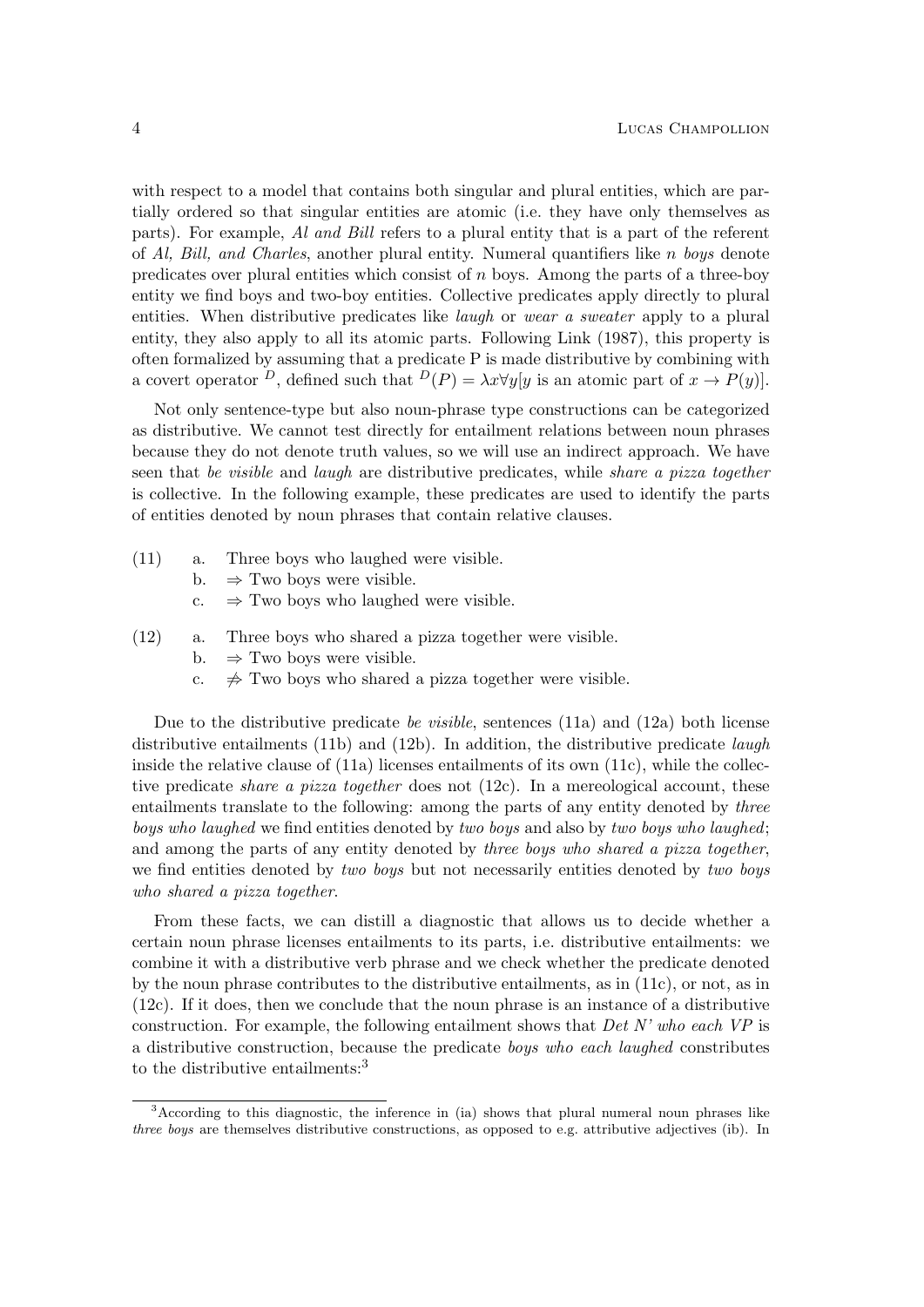- (13) a. Three boys who each laughed were visible.
	- b.  $\Rightarrow$  Two boys who each laughed were visible.

Before we apply these diagnostics to other constructions, it is useful to introduce some terminology. Unfortunately, there is no uniform practice concerning the naming of the constituents involved in a distributive relation. Following Choe (1987, 1991), I will refer by  $\text{Key}$  to the constituent that instantiates<sup>4</sup> the entity about whose parts a distributive construction licenses entailments, and by **Share** to the constituent whose meaning specifies the nature of these entailments. I will use these terms to refer to the constituents themselves as well as to their denotations. In our example (9a), the DP three boys is the Key of the sentential-level distributive construction because the sentence licenses entailments from three boys to two boys, and the VP laughed is the Share because it specifies the nature of these entailments (i.e. that they laughed). In (13a), the sentential-level distributive construction has three boys who laughed as a Key and were visible as a Share, and the DP-level one has three boys as a Key and who laughed as a Share. Following Neo-Davidsonian theories (e.g. Parsons, 1990), I assume that the semantic relation between verbs and their arguments is expressed by covert thematic roles such as agent, patient, etc. and that these thematic roles denote functions from events to individuals. Verbs and verb phrases are taken to denote predicates over events. In (5a), the thematic role *agent* provides a mapping from events denoted by the Share to individuals in the denotation of the Key. I will call this thematic role the Map. More generally I will use this term for any function from the Share to the Key.

The two following sections introduce pseudopartitives and for -adverbials in more detail and show that the signature property of distributivity holds in both constructions. This fact provides initial motivation for classifying them as distributive constructions. The Key-Share-Map terminology is extended to these constructions. This will provide us with a language in which we can express generalizations over the three constructions.

## 3 Pseudopartitives

Pseudopartitives, also called measure constructions, are noun phrases that instantiate an amount of some substance (e.g. Selkirk, 1977). Both the amount and the substance involved are specified with a noun; in English, the nouns are separated by the word of. Here is an example of a pseudopartitive:

(14) three liters of drinkable water

<sup>4</sup>Here and in the following, I use the term *instantiate* as a cover term for referring and existentially quantifying. Simply put, a predicate instantiates an entity if it can be used to talk about that entity.

mereological terms, the inference in (ia) below shows that any entity which is three boys has a part which is two boys. This shows that there is an intimate relationship between plurality and distributivity. On this point, see Landman (1989).

<sup>(</sup>i) a. Three boys were visible.  $\Rightarrow$  Two boys were visible.

b. Three-year-old boys were visible.  $\Rightarrow$  Two-year-old boys were visible.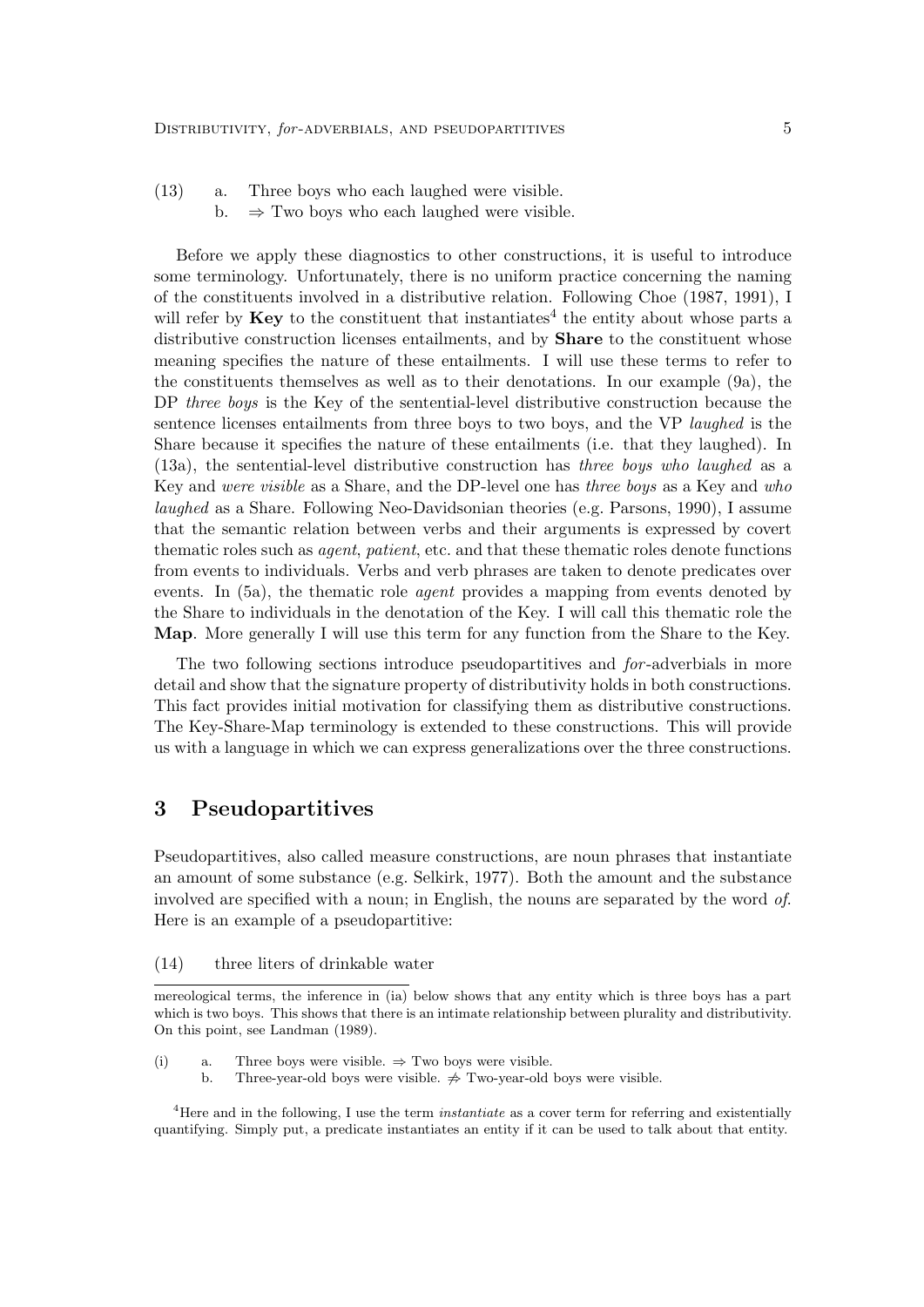In a pseudopartitive, the material to the left of  $of$  is a **measure phrase** headed by a measure noun.<sup>5</sup> I refer to the noun that comes to the right of of as the substance noun, and to the substance noun together with any of its modifiers the **substance** nominal. In  $(14)$ , the measure noun is *liters* and the substance noun is *water*; the measure phrase is *three liters* and the substance nominal is *drinkable water.*<sup>6</sup>

As described in Sect. 2, we can test for distributivity in noun phrases by combining them with a distributive predicate like *were visible*. The following entailment shows that pseudopartitives are distributive  $-$  cf. (5):

(15) 3 pounds of vegetables were visible.  $\Rightarrow$  2 pounds of vegetables were visible.

It is useful to contrast pseudopartitives with what Schwarzschild (2006) calls attributives, e.g. a three-pound vegetable. Attributive are not distributive, cf.  $(12)$ : for example, a three-pound vegetable was visible does not entail a two-pound vegetable was visible.

Sect. 2 introduced the term "Key" for the constituent about whose parts entailments are licensed. The above entailment pattern suggests that the measure phrase in pseudopartitives is a Key. The substance nominal specifies the nature of this entailment: in (15), it specifies the substance of which the parts of the Key are amounts. This suggests that it is a Share. Key and Share of a pseudopartitive are related by a covert measure (Krantz et al., 1971) such as volume or weight. Schwarzschild (2006) notes that previous authors have repeatedly likened these measures to thematic roles. I will pursue this parallel further. I have called thematic roles in distributive constructions Maps. In keeping with this terminology, I will call measures in pseudopartitives Maps. For example, in (15) the covert relation weight is the Map.

One puzzling fact about pseudopartitives is that they only accept mass nouns and plurals as Shares (Krifka, 1998; Schwarzschild, 2006):<sup>7</sup>

| (16) | a. ten minutes of music      | mass noun                   |
|------|------------------------------|-----------------------------|
|      | b. ten tons of containers    | plural count noun           |
|      | c. ?ten minutes of song      | <i>isingular count noun</i> |
|      | d. $*$ ten tons of container | $*$ singular count noun     |

It is not surprising that plurals and mass nouns behave alike with respect to pseudopartitives, because they form a natural class with respect to their entailment properties (e.g. Bunt, 1979). Various authors have identified these properties with the notions

<sup>&</sup>lt;sup>5</sup>See Gawron (2002) for syntactic arguments that the material to the left of of is a constituent.

 ${}^{6}$ The term *pseudopartitive* was introduced by Selkirk (1977) to distinguish this construction from true partitives such as three liters of the drinkable water. An extension of the present account to true partitives is straightforward on the assumption that the "of"-PP has divisive reference (as in Ladusaw (1982) and accounts following him), but not everyone shares this assumption (Matthewson, 2001).

<sup>7</sup>Like all judgments involving constraints against count nouns, this one is subject to the caveat that the mass/count distinction is somewhat elastic. Thus, (16c) is marginally acceptable but does not necessarily refer to a single 10-minute song. This suggests that *song* is coerced into a mass noun here. Acceptability further declines with count nouns that are not easily coerced into a mass sense (16d).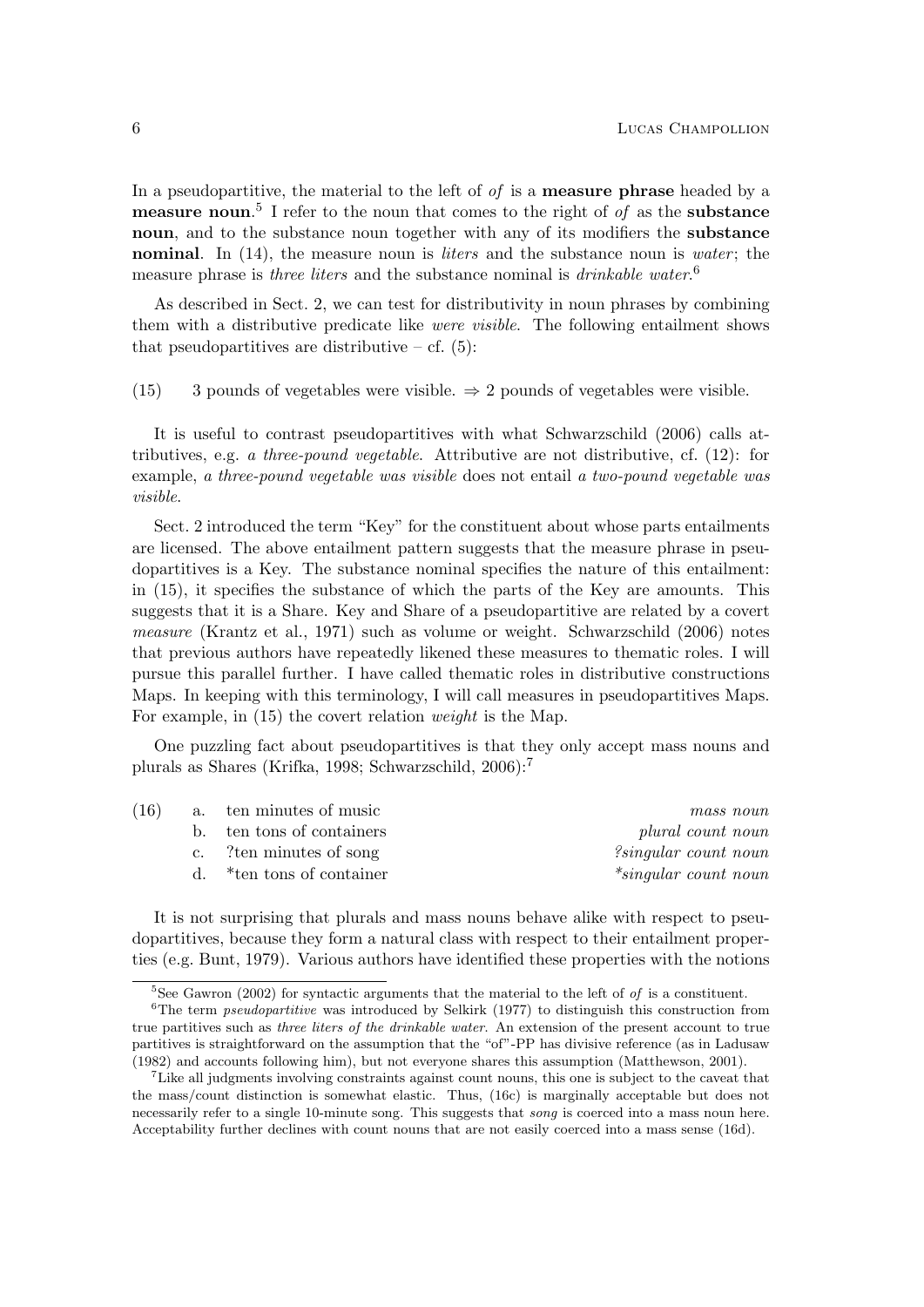of cumulative reference (Quine, 1960) (any sum of parts that are P is P) and divisive reference (Cheng, 1973) (any part of something that is P is P).<sup>8</sup> Of course, identifying plurals and mass terms as a natural class is not by itself an explanation of why pseudopartitives call for this class. An explanation is proposed in Sect. 5.

Another puzzle concerns the nature of the Maps (measures) that relate substance and amount in pseudopartitives (Krifka, 1998; Schwarzschild, 2006). This relation is not expressed overtly and is sometimes only recoverable from context. For example, Schwarzschild (2006) points out that the expression *three inches of water* could refer, in different contexts, to a certain amount of water whose depth is three inches, or whose width is three inches. However, pseudopartitives will reject all Maps whose value can remain constant across the parts of entities instantiated by the substance noun. Intuitively, the temperature of any amount of water we encounter remains approximately constant across its parts, in contrast to its volume. While (17a) is acceptable as a way of referring to water whose volume is thirty liters, it is not possible to refer to water whose temperature is thirty degrees Celsius as (17b).

(17) a. thirty liters of water b. \*thirty degrees Celsius of water

Even setting aside the question of why this constraint exists, it is not easy to characterize the class of measures that occur in pseudopartitives to begin with. For example, it is not literally true that all water has constant temperature. Even if we are willing to disregard small local fluctuations in temperature, it is easy to find counterexamples since water has cumulative reference. Suppose I have a glass of water whose temperature is 20 ℃, and suppose you have a glass of water whose temperature is 5 ℃. The sum of the content of the two glasses is water, but its temperature is not constant.

My own proposal is presented in Sect. 6 below (in (34), if you wish to skip ahead). Here I review previous proposals. Krifka (1998) claims that all measures that occur in pseudopartitives are extensive. One of the necessary conditions for a measure to be extensive is what Schwarzschild (2006) calls monotonicity: a measure  $\mu$  is monotonic iff for any x and y, if x is a proper part of y, then  $\mu(x)$  is less than  $\mu(y)$ . Since temperature is not monotonic, it is correctly ruled out on such an account. However, the monotonicity condition is too restrictive as it stands. Suppose we are told that on a certain cold (war) winter night, two feet of snow fell on Berlin. A proper part of that snow is the snow that fell on West Berlin. We may not conclude that less than two feet of snow fell on West Berlin, so height is not monotonic, and therefore not extensive. Yet two feet of snow is a fine way to refer to a snow cover whose height is two feet.

From similar examples, Schwarzschild (2006) concludes that pseudopartitives do not test for monotonicity with respect to the mereological part-whole relation, but with respect to a contextually supplied part-whole relation. In our example, the assumption would be that context provides a relation according to which the snow that fell on

<sup>8</sup>There is some variation here. Some authors refer to this property as distributive reference. I follow Krifka (1989) in calling it divisive reference.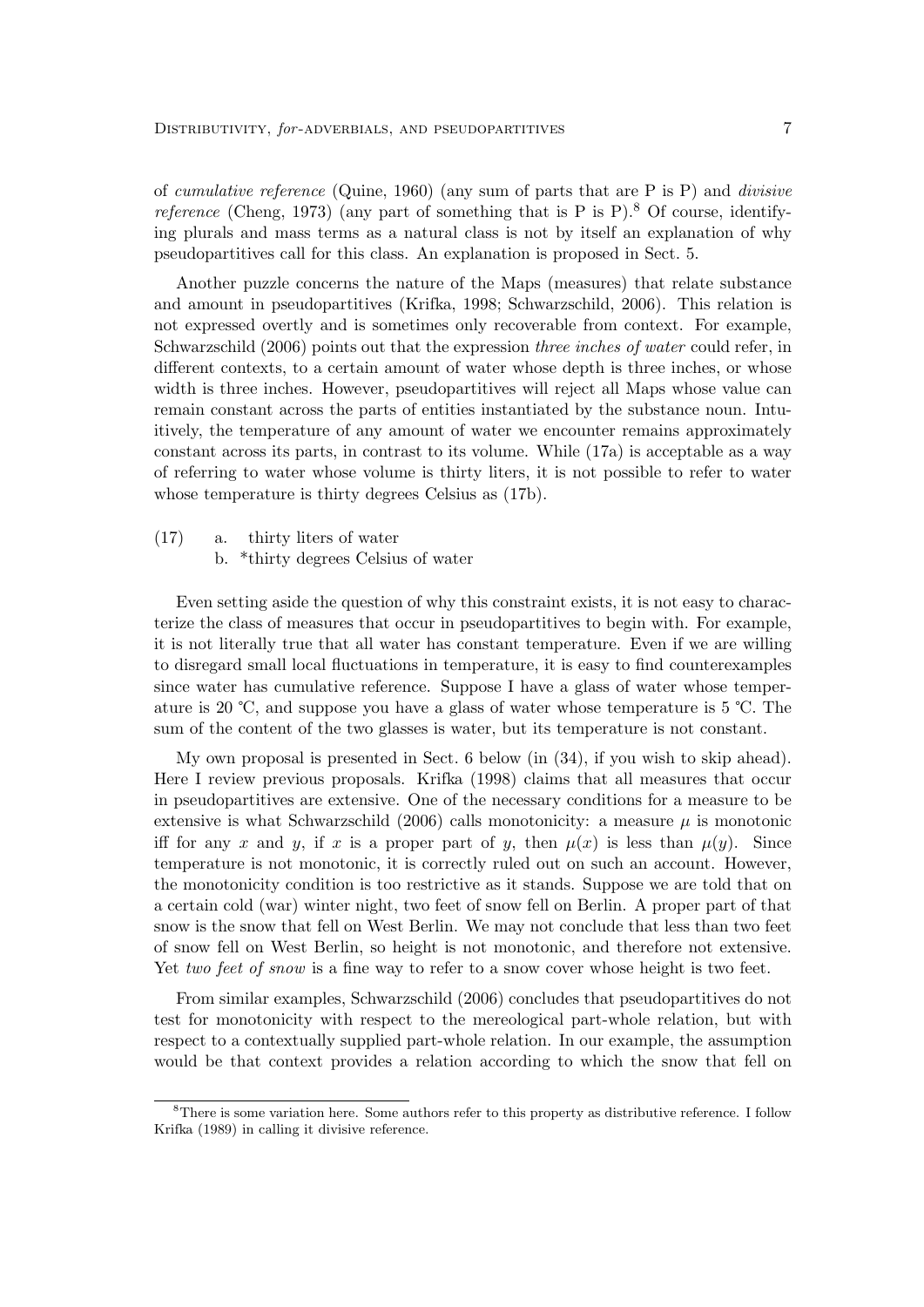West Berlin is not a part of the snow that fell on the entire city. The fact that one is a mereological part of the other does not enter the picture. I see several problems with this suggestion. The first problem is lack of predictive power: in the absence of a way of testing whether two entities stand in this contextual part relation, it is unclear how to test the predictions of this account. The second problem is redundancy: many measures like temperature are correctly ruled out by Schwarzschild's account on the mereological part-whole relation, so the two relations must coincide to a large extent. For these reasons, in contrast to Schwarzschild (2006) but in keeping with Krifka (1998), my own account is based on the mereological part relation; in contrast to both authors, I reject the monotonicity requirement.

In sum, the puzzles posed by pseudopartitives echo the ones posed by for -adverbials and presented in the previous section. Why do pseudopartitives accept only mass terms and plurals as Shares? What is the condition on Maps that determines whether they are acceptable? And why do pseudopartitives impose this condition?

# 4 for-adverbials

for -adverbials are best known for their aspectual sensitivity (e.g. Verkuyl, 1972). They can be applied without problems to atelic predicates like run, while telic predicates like run to the store are unacceptable:<sup>9</sup>

(18) a. John ran for five minutes / for three hours / for miles. b. \*John ran to the store for five minutes / for three hours / for miles.

for -adverbials stand in near-complementary distribution with in-adverbials, which reject atelic predicates and accept telic predicates. The entailment pattern in (19) shows that sentences with  $for$ -adverbials, but not those with  $in$ -adverbials, are distributive constructions:<sup>10</sup>

- (19) a. John ran for five minutes.
	- $\Rightarrow$  John ran for four minutes.
	- b. John ran to the store in five minutes.  $\neq$  John ran to the store in four minutes.

In terms of Sect. 2, the entailment pattern in (19a) suggests that the complement of for (e.g. five minutes) is the Key, the predicate with which the for-adverbial combines (e.g. ran or John ran, depending on syntactic assumptions) is the Share, and the semantic relationship between Key and Share (e.g. duration) is the Map. Put in these

 $9<sup>9</sup>$ As in the case of the count-mass distinction (see fn. (15)), the telic-atelic distinction shows a certain amount of elasticity. To some extent, run to the store may be reinterpreted as an atelic predicate. I abstract away from this complication.

 $10$ At first sight, the entailment pattern in (19) might look suspect. However, it is important to keep in mind that the entailment that is checked here holds between literal meanings. As noted in Krifka (1998), "John ran for four minutes" implicates but does not entail that he ran for exactly four minutes.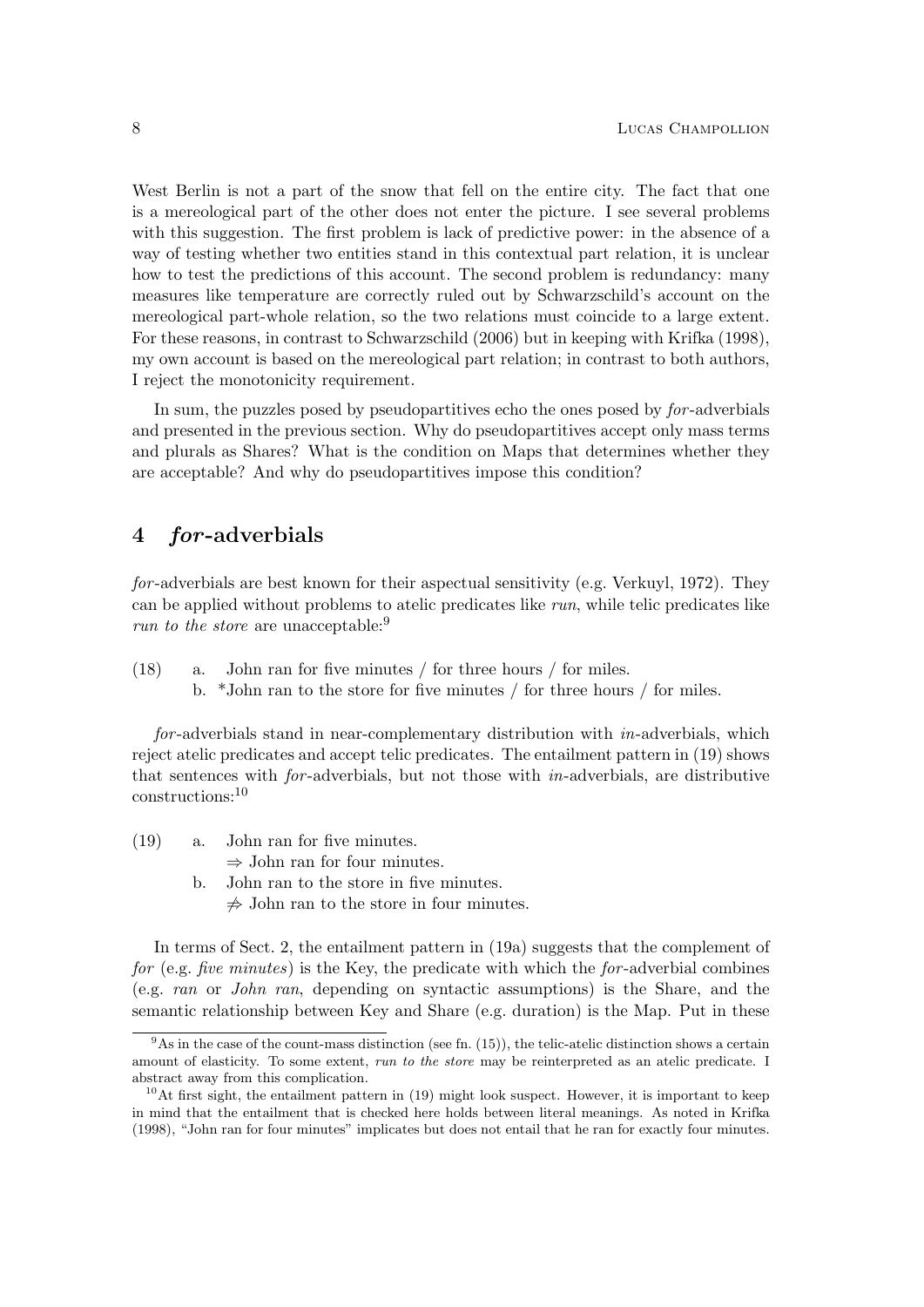terms, for -adverbials pose the puzzle why they accept only atelic predicates as Shares.

The entailment properties of atelic predicates with respect to a large range of other phenomena, including tense, the progressive, and aspectualizers, can be represented by modeling the denotations in terms of the subinterval property (Bennett and Partee, 1972): if atelic predicates (or sentences headed by them) are true at some interval i, then they are also true at every subinterval of  $i^{11}$  As is often noted (e.g. Bach, 1986), this subinterval property is analogous to the concept of divisive reference introduced for mass terms and plurals. So the Shares of *for*-adverbials are subject to a constraint which parallels the constraint on Shares of pseudopartitives. On the present view, this is not surprising, since both are distributive constructions.

Just like pseudopartitives, for -adverbials impose constraints not only on their Shares but also on their Maps. As was already shown in (3b) and (18), English has not only temporal but also spatial for -adverbials (Gawron, 2005). It appears, however, that there are no other categories of for -adverbials, for example, there are none based on weight, temperature, or speed:

| (20) | a. drive $\varnothing$ /for thirty hours                  | duration              |
|------|-----------------------------------------------------------|-----------------------|
|      | b. drive $\varnothing$ /for thirty miles                  | <i>spatial</i> extent |
|      | c. *drive $\varnothing$ /for thirty kilograms             | $*weight$             |
|      | d. *drive $\varnothing$ /for thirty degrees Celsius       | $*temperature$        |
|      | e. drive $\varnothing$ /* <b>for</b> thirty miles an hour | $*speed$              |

To some extent, these gaps are unsurprising. Unlike pseudopartitives, for -adverbials measure events rather than substances, and (20c-d) as well as common sense suggest that driving events do not have weights or temperatures. What is surprising, however, is that (20e) is unacceptable with a for -adverbial but acceptable otherwise. It seems that even though we can talk in principle about the speed of an event, for-adverbials reject speed as a Map.<sup>12</sup> One might assume this is just an idiosyncratic fact about for -adverbials. However, we have seen in Sect. 3 that speed is rejected as a Map by pseudopartitives as well. This coincidence would be unexplained on the idiosyncracy assumption. So I will explore the idea that something like the Krifka-Schwarzschild monotonicity constraint is also at work in *for*-adverbials.

In sum, for -adverbials pose the following puzzles: Why do they accept only atelic predicates as Shares? What is the condition on Maps that determines whether they are acceptable? And why do for -adverbials impose this condition? These puzzles correspond to the puzzles posed by pseudopartitives as described in the previous section, which suggests that whatever solution can be given to one set of puzzles can also explain the other set. I will now propose such a solution.

<sup>&</sup>lt;sup>11</sup> Formally, Subinterval $(P) =_{def} \forall e[P(e) \rightarrow \forall i[i < \tau(e) \rightarrow \exists e'[P(e') \land e' < e \land i = \tau(e')]]]$ . Here,  $\tau(e)$ is the temporal trace function, described in Sect. 5, that maps events to their runtimes.

<sup>&</sup>lt;sup>12</sup>That speed is among the possible properties of events is also suggested by the example of a sphere that rotates slowly and heats up quickly at the same time (Quine, 1985). Provided that the rotating and the heating up are two separate events, and that *quickly* and *slowly* are event modifiers, we can avoid the undesirable conclusion that the sphere is both quick and slow.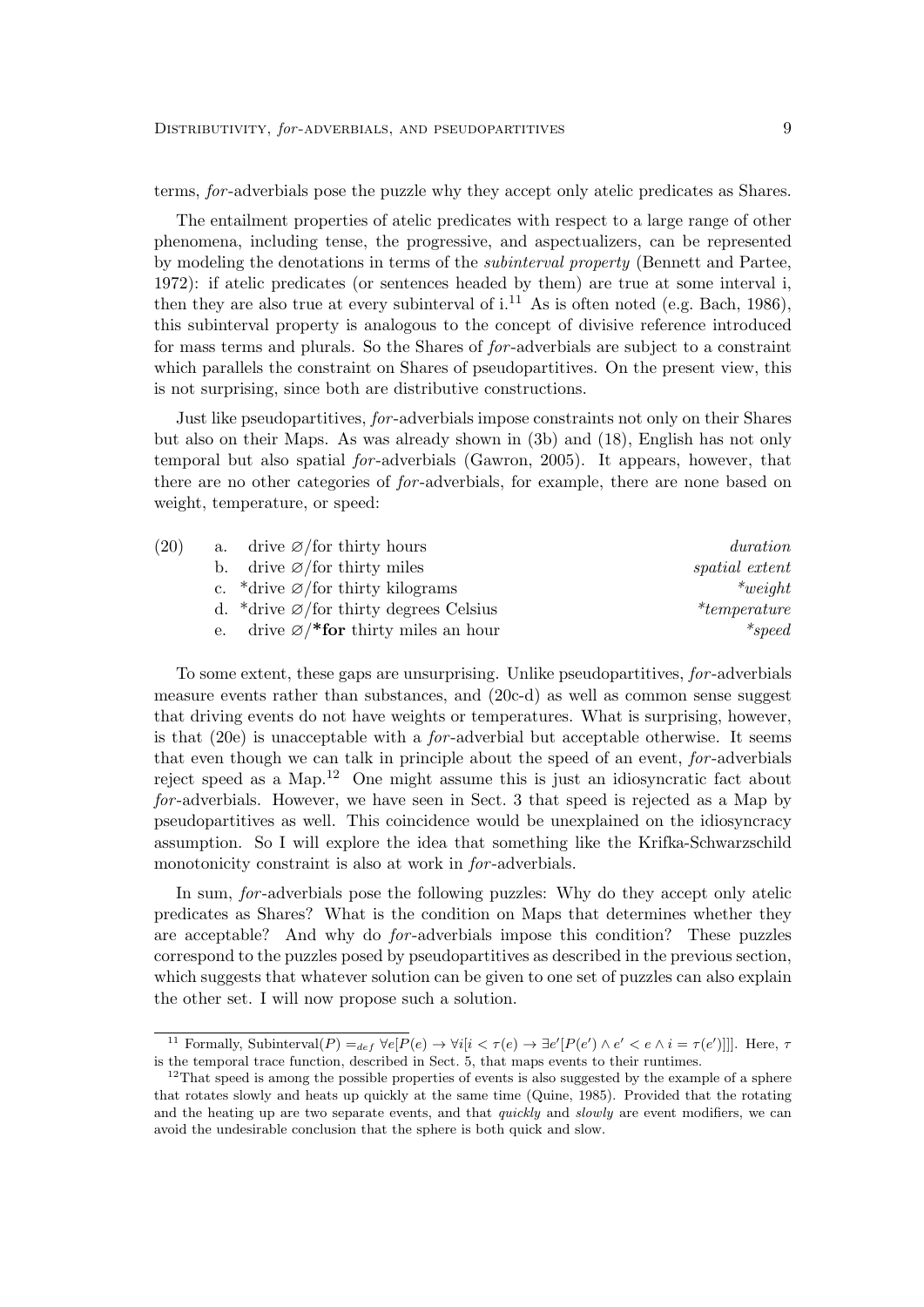#### 5 The account

Let me first introduce some background assumptions. Basically, they are a combination of the frameworks in Krifka (1998) and Landman (2000). As mentioned earlier, I assume a mereological framework in which individuals, events, and intervals are each ordered in part structures (Link, 1998). Intervals are instantiated by measure phrases like one hour and three pounds (Schwarzschild and Wilkinson, 2002) and have other intervals as parts. All scales of measurement are dense (Fox and Hackl, 2006), i.e. there are no atomic intervals.<sup>13</sup> I assume that measures are functions from entities to intervals.

Following Krifka (1998) and many others, I assume that events are mapped to temporal intervals by a function  $\tau$ , the *temporal trace*, also sometimes called the runtime function. The runtimes of events are not necessarily equal to the runtimes of their parts; for example, if there is an event of John running from 2pm to 4pm then among its parts there is an event of John running from 2pm to 3pm. However, the interval from 2pm to 3pm is a part of the interval from 2pm to 4pm. More generally,  $\tau$  is a homomorphism with respect to the sum operation: we assume that the runtime of the sum of any two events is the sum of their runtimes. Following e.g. Landman (2000) and Kratzer (2007), I assume that event predicates as well as thematic roles are lexically specified as cumulative (closed under sum). Therefore thematic roles are also homomorphisms: the agent of the sum of any two events is the sum of their agents, or as Landman calls it, the *plural agent*.<sup>14</sup>

As surveyed in the previous sections, the entailment relations of acceptable Shares in all the constructions considered in this paper have all been characterized using similar concepts: the presence of Link's D operator for distributive predicates; divisive reference for plurals and mass nouns; and the subinterval property for atelic predicates. It is tempting to adopt one of these ideas and extend it to all three cases. However, all these characterizations are binary distinctions. For example, a predicate either has divisive reference or not. For this reason, adopting only one of them would predict that a predicate should be an acceptable Share either in all the constructions considered here, or in none of them. This is obviously wrong. For example, predicates like run to the store are distributive but not atelic:

- (21) a. Al, Bill, and Charles ran to the store.
	- $\Rightarrow$  Al and Bill ran to the store.
	- b. \*John ran to the store for five minutes.

Intuitively, we want to express a distinction like the following: the predicate run to the store is divisive with respect to agents, but not with respect to time. But the

 $131$  assume that the word *zero* is a scope-taking element, as shown by its ability to license negative polarity items as in Zero deaths have ever occurred with this product. So measure phrases like zero hours quantify over intervals of arbitrary length, rather than denoting atomic intervals of "zero length".

<sup>&</sup>lt;sup>14</sup>Williams (2009) warns that assuming cumulativity for thematic roles leads to problems in connection with the interpretation of resultatives unless thematic roles are verb-specific (instead of *agent* we have agent<sub>carry</sub>, agent<sub>wear</sub>, etc.). So I assume that, for example, agent<sub>wear</sub>(e)  $\oplus$  agent<sub>carry</sub>(e') is not defined.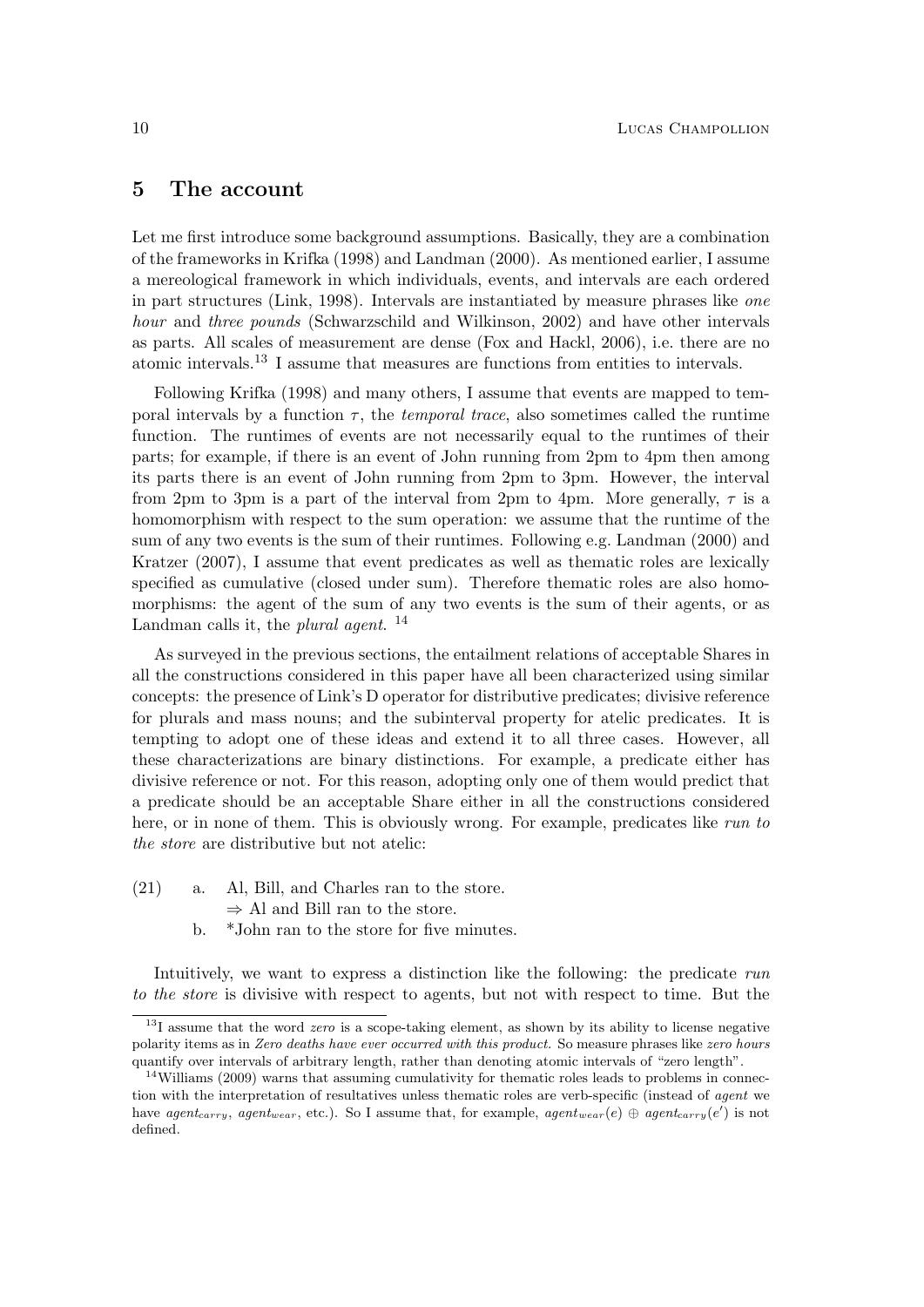notion of divisive reference as previously defined, e.g. by Krifka (1989) as in (22), does not allow us to make such a distinction, because it is a property of predicates. For this reason, I propose to relativize the concept of divisive reference to take an additional parameter into account.  $(23)$  defines what I will call relativized divisive reference.<sup>15</sup>

- (22)  $DIV(P) =_{def} \forall x \forall y [P(x) \land y < x \rightarrow P(y)]$ A predicate  $P$  has divisive reference iff  $P$  holds of every proper part of any entity of which it holds.
- (23)  $DIV_f(P) =_{def} \forall x [P(x) \rightarrow \forall z [z < f(x) \rightarrow \exists y [P(y) \land y < x \land z = f(y)]]]$ A predicate  $P$  has relativized divisive reference with respect to a function  $f$  iff f maps every entity x of which  $P$  holds to a value each of whose proper parts is the value of some proper part of x that is itself in  $P$ .

The D operator, divisive reference, and the subinterval property are all special cases of relativized divisive reference in the following sense. It is easy to show that for an arbitrary predicate  $P$ , the following are all true, where id denotes the identify function:

(24) a.  $DIV_{id}(^DP)$ b.  $DIV_{\tau}(P) \leftrightarrow \text{Subinterval}(P)^{16}$ c.  $DIV_{id}(P) \leftrightarrow DIV(P)$ 

We can now formulate the central proposal of this paper. Recall the diagnostic proposed in Sect. 1: Distributive constructions are constructions which give rise to distributive entailments through the constraints they impose on their constituents. I propose to formalize this idea as follows:

#### (25) Distributivity Constraint:

Every distributive construction presupposes that  $DIV_{[Map]}([\![Share]\!]).$ 

Let me illustrate with a few examples how this constraint works. In a sentence like John ran for an hour, this constraint will presuppose the following:

(26)  $\forall e[\text{run}(e) \rightarrow \forall i[i \leq \tau(e) \rightarrow \exists e'[\text{run}(e') \land e' \leq e \land \tau(e') = i]]]$ Every proper part of the temporal trace of a running event e is the temporal trace of another running event which is a proper part of e.

This entails that, for example, if John ran during a certain time, then at each subinterval of this time there was a running. This is compatible with what we know about running since run is atelic (it has the subinterval property). By contrast, the sentence *John ran to the store for an hour* is unacceptable because for-adverbials are

<sup>&</sup>lt;sup>15</sup>The variables  $x, y, z$  in definitions (22) and (23) are unsorted. They range over individuals, events, and intervals.  $P$  ranges over one-place predicates and  $f$  over one-argument functions.  $\lt$  denotes the mereological proper part relation.

<sup>16</sup>For the definition of Subinterval, see fn. 11.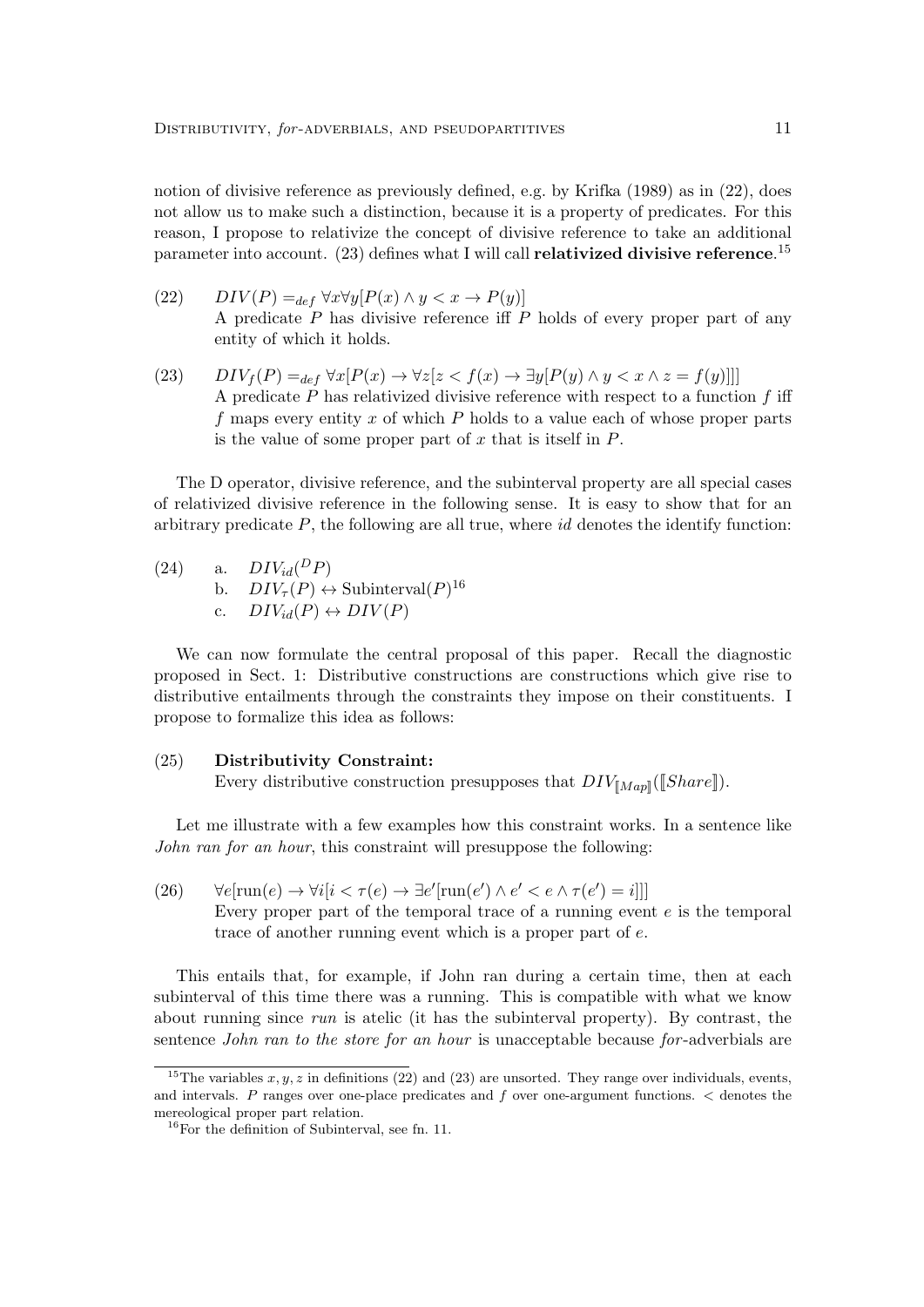distributive constructions, so the Distributivity Constraint presupposes the following:

(27)  $\forall e[e \in \mathbb{r}]$  to the store  $\rightarrow$  $\forall i[i < \tau(e) \rightarrow \exists e'[e' \in \llbracket \text{run to the store} \rrbracket \land e' < e \land \tau(e') = i]]$ 

> Every proper part of the temporal trace of an event e in the denotation of run to the store is the temporal trace of another event in the denotation of run to the store which is a proper part of e.

This presupposition would require that, for example, if John ran to the store during a certain time, then at each subinterval of this time there was a running to the store. This is ruled out because *run to the store* is telic (as predicted by theories of aspectual composition such as Krifka (1998)).

By contrast, the distributive construction John and Mary each ran to the store is acceptable because the Distributivity Constraint produces the following entailment:

(28)  $\forall e[e \in \mathbb{r}]$  to the store  $\rightarrow$  $\forall x[x < \text{agent}(e) \rightarrow \exists e'[e' \in \llbracket \text{run to the store} \rrbracket \land e' < e \land \text{agent}(e') = x]]$ 

Every proper part of the (possibly plural) agent of a running-to-the-store event e is the (possibly plural) agent of another running-to-the-store event which is a proper part of e.

This is compatible with our world knowledge (namely that run to the store is distributive). We can represent this kind of world knowledge more formally as meaning postulates (constraints on models) of the following form:

| (29) | a. $DIV_{agent}(\Vert \text{run} \Vert)$                | <i>run</i> is distributive              |
|------|---------------------------------------------------------|-----------------------------------------|
|      | b. $DIV_\tau(\llbracket \text{run} \rrbracket)$         | <i>run</i> is atelic                    |
|      | c. $DIV_{agent}(\lVert \text{run to the store} \rVert)$ | <i>run to the store</i> is distributive |
|      | d. $\neg DIV_{\tau}(\mathbb{r}$ un to the store         | <i>run to the store</i> is not atelic   |

The Distributivity Constraint embodies the claim that the dimension along which the presuppositions of a distributive construction must hold is determined by the Map (e.g. the measure in pseudopartitives). Evidence for this claim comes from an observation in Schwarzschild (2006): (30) only has the interpretation (30a), not (30b).

(30) three inches of cable

a. "cable with a length of three inches"

b. #"cable with a diameter of three inches"

If divisive reference in the strict sense, as formalized in (22), was a necessary condition on substance nouns of pseudopartitives, we would expect (30a) to be unacceptable because not every part of a cable is a cable: world knowledge tells us that only parts with shorter length but equal diameter are cable, while parts with smaller diameter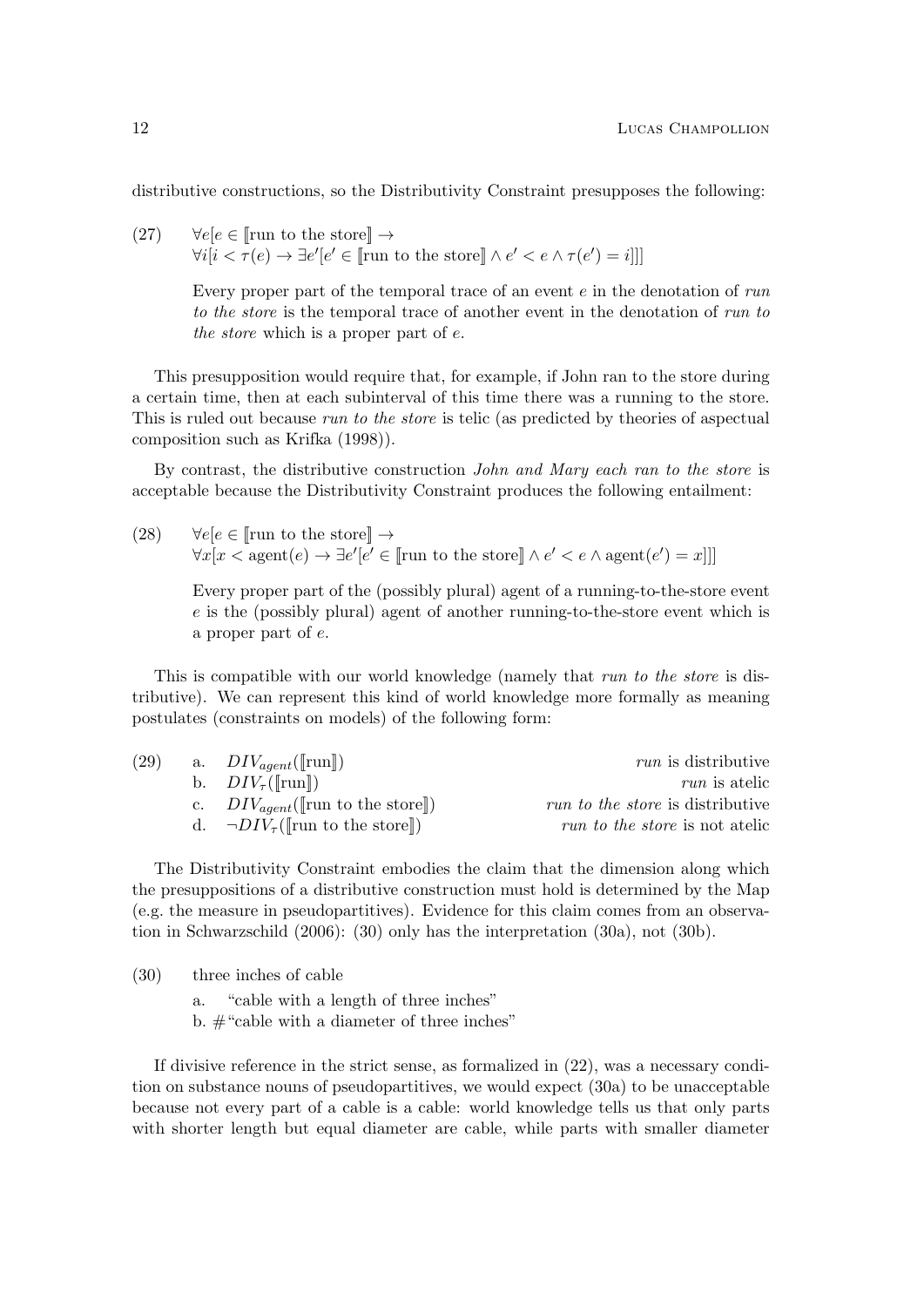are not. Or, we would need to appeal to pragmatics, as Schwarzschild (2006) does. However, the facts are expected on the present account since this world knowledge can be seen as evidence for the meaning postulates in (31). These postulates entail that (30) satisfies the Distributivity Constraint if the Map is length, but not if it is diameter.

- (31) a.  $DIV_{length}(\llbracket \text{cable} \rrbracket)$ Every cable of length 3in has as part a cable of length 2in.
	- b.  $\neg DIV_{diameter}(\llbracket \text{cable} \rrbracket)$ Not every (in fact, no) cable of diameter 3in has as part a cable of diameter 2in.

Similarly, for -adverbials are compatible with predicates that do not have divisive reference in the strict sense as long as these predicates can be interpreted as having the subinterval property, i.e. as long as having relativized divisive reference with respect to time. Examples are predicates with one bounded and one unbounded argument:

- $(32)$  a. Snow fell throughout the area for two straight days.<sup>17</sup>
	- b. Wine flowed from the jar to the floor for five minutes. (Beavers, 2008)

The predicate fall throughout the area is not divisive because it describes events which have as parts events whose location is some proper part of the area. The predicate flow from the jar to the floor is not divisive because it describes events which have as parts events whose location is some proper part of the path from the jar to the floor. But both predicates have a continuous interpretation which has the subinterval property. Simply put, both predicates can describe events which go on and on.

Finally, for -adverbials also show evidence for the claim that the Map determines the dimension along which divisive reference must be relativized. Example (33a) is acceptable on an iterative interpretation, i.e. John went back and forth and accomplished his task little by little. This is expected if push carts to the store has the subinterval property, or in our terms,  $DIV_{\tau}(\lceil \text{push carts to the store} \rceil)$ . Example (33b) is unacceptable on any interpretation, apart from atelic reinterpretation. This is expected if  $\neg DIV_{\sigma}(\mathbb{I})$  push carts to the store]), i.e. the predicate push carts to the store has relativized divisive reference with respect to time but not with respect to space. Krifka (1998) assumes that for -adverbials essentially test for divisive (not relativized divisive) reference, and undergenerates as a result: his analysis rules out (32a), (32b), and (33b) alongside (33a). For more discussion of this point, see Champollion (2009).

(33) a. John pushed carts to the store for five minutes. b. #John pushed carts to the store for fifty meters.

To sum up this section, we have identified a constraint that prevents telic, collective, and count terms from being Shares. Predicates like run to the store can be formally described as distributive but not atelic. The next section describes how this constraint

<sup>17</sup>Attested example (http://community.lawyers.com/forums/t/17235.aspx).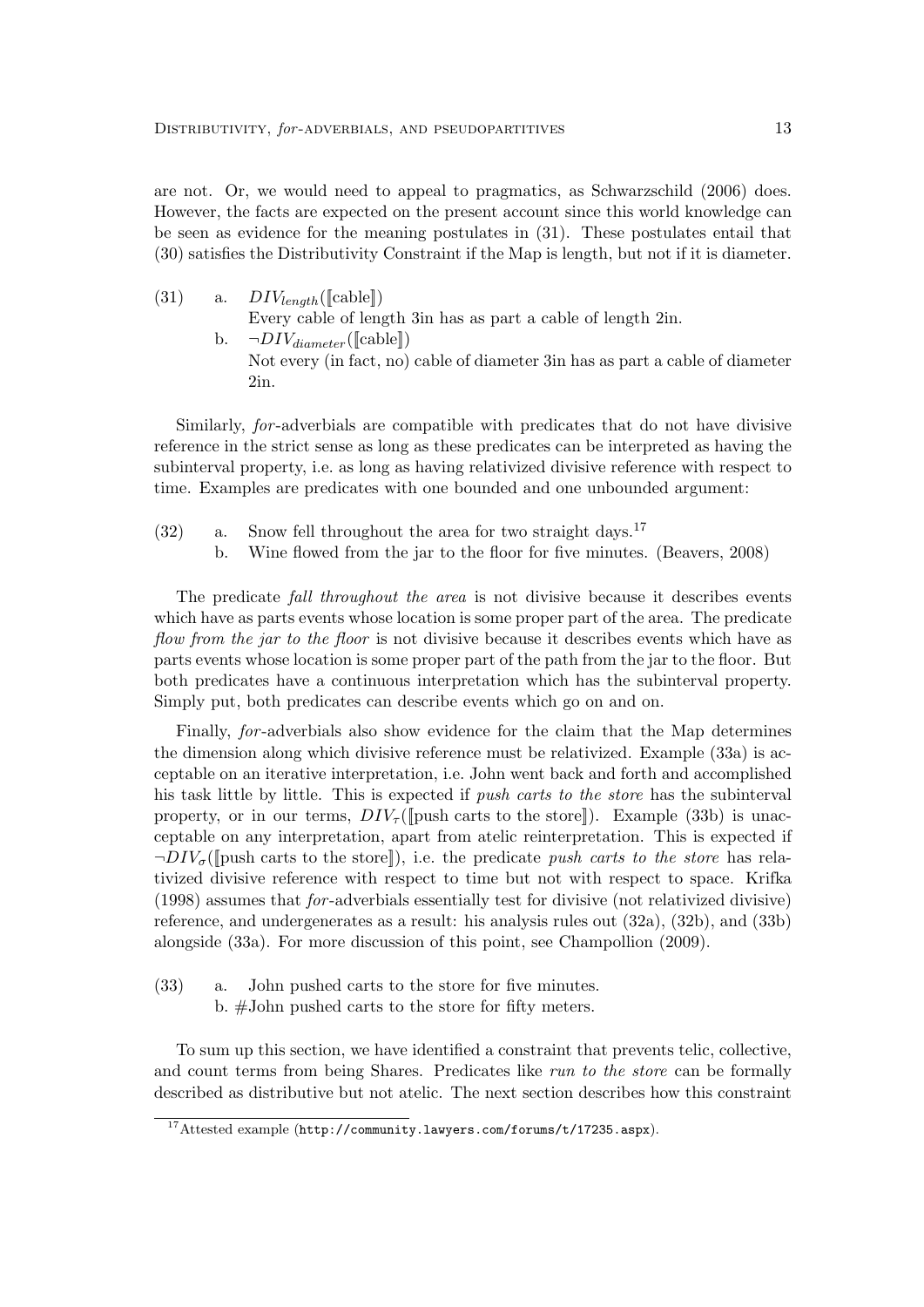derives the restriction on measures in *for*-adverbials and pseudopartitives.

# 6 Why one can't say "thirty degrees Celsius of water"

In Sect. 3, we have seen that pseudopartitives reject Maps (i.e. measure functions) like temperature and speed that tend to return constant values on the parts of the entity or event instantiated by the Share (i.e. the substance noun). Sect. 4 has hypothesized that for -adverbials and pseudopartitives impose the same constraint on Maps. This section shows that the Distributivity Constraint, which was independently motivated in the previous section, rules out such measure functions in both cases.

I show the reasoning for pseudopartitives only. Let  $\mu$  be the Map of a distributive construction. The following is an immediate consequence of the Distributivity Constraint, and my official prediction on admissible measure functions in pseudopartitives:

#### (34) Constraint on measure functions in pseudopartitives

 $\forall x[x \in [\text{substance nominal}] \rightarrow \forall i[i < \mu(x) \rightarrow \exists y[y < x \land i = \mu(y)]]$ 

This constraint will reject, among other things, any measure that is constant on some entity in the denotation of the substance nominal. Proof: Let us call a measure  $\mu$  constant on x iff  $\forall y | y < x \rightarrow \mu(y) = \mu(x)$ . Suppose that  $\mu$  is constant on some  $x_0 \in \llbracket$ substance nominal. By our background assumptions,  $\mu(x_0)$  is nonatomic, so there exists an  $i < \mu(x_0)$ . By (34), there exists a part y of  $x_0$  such that  $\mu(y) = i$ , so  $\mu(y) < \mu(x_0)$ . Since  $\mu$  is constant on  $x_0$ , it holds that  $\mu(y) = \mu(x_0)$ . Contradiction.

An interesting prediction of (34) is that even measures like temperature should be acceptable in pseudopartitives and in for -adverbials as long as their Share only applies to entities or events on which the measure is not constant. Arguably, such nominals include *fever* and *warming* (cf. also the verb  $cool$ ): for example, a sum of two consecutive one-degree warmings is a two-degree warming. Formally, we can express this as  $DIV_{temperature}(\llbracket \text{fever} \rrbracket)$  and  $DIV_{temperature}(\llbracket \text{warming} \rrbracket)$  but  $\neg DIV_{temperature}(\llbracket \text{water} \rrbracket)$ . This prediction is confirmed:

- $(35)$  a. Emilia was lying on her bed, with 41 degrees Celsius of fever.<sup>18</sup>
	- b. The scientists from Princeton and Harvard universities say just two degrees Celsius of global warming, which is widely expected to occur in coming decades, could be enough to inundate the planet.<sup>19</sup>
	- c. The sample continued to cool for several degrees to point N and then suddenly increased to a temperature between the transition points of Form I and Form I1 with no indication of the presence of Form 111.<sup>20</sup>

 $^{18}\rm{From}$ http://www.fanfiction.net/s/3616691/.

 $19C$ algary Herald, Two degrees is all it takes - Warming may trigger floods, December 17, 2009, online at http://www.calgaryherald.com/technology/degrees+takes/2350903/story.html.

 $20$ From Daubert and Clarke (1944).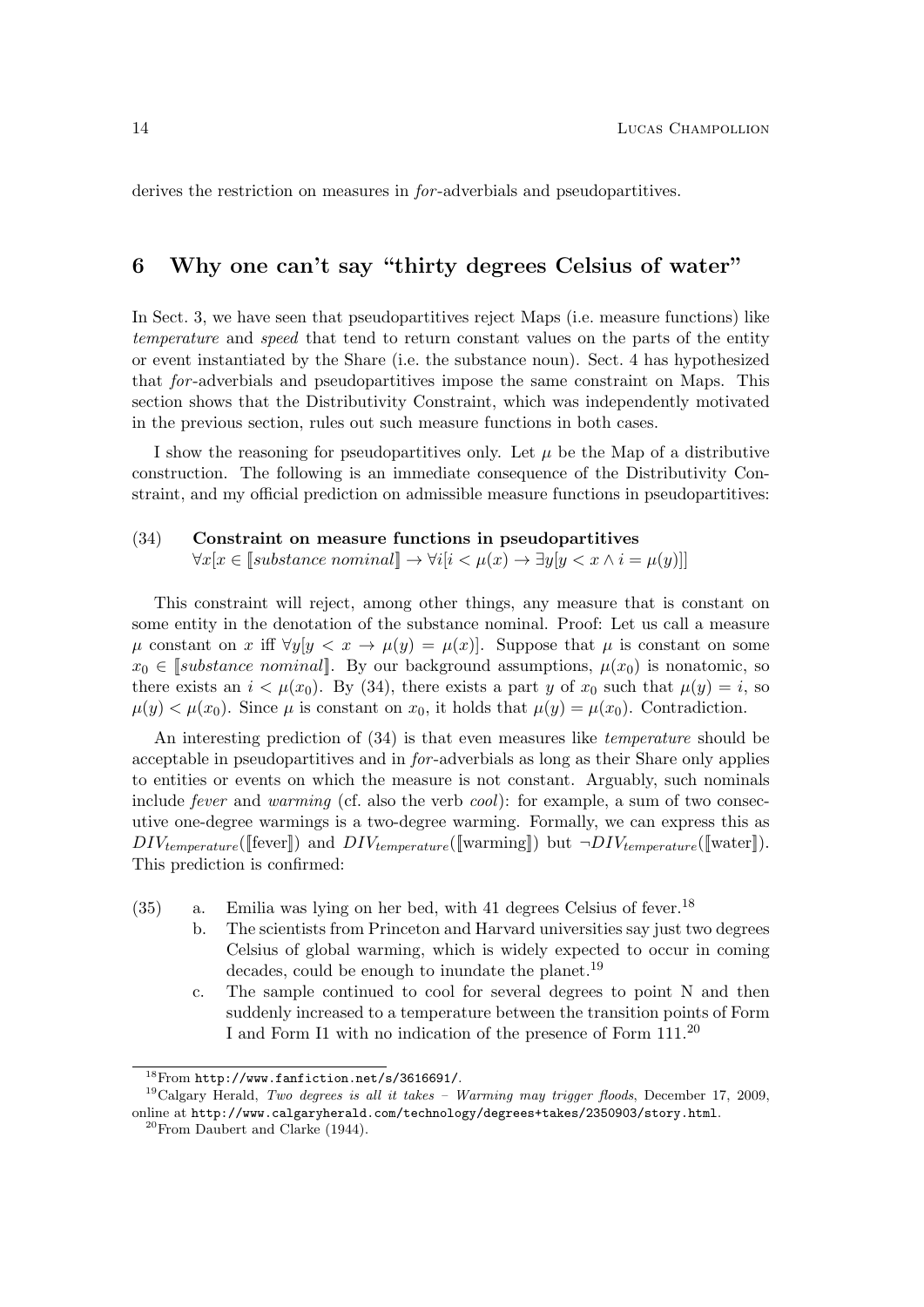# 7 Conclusion

This paper has presented a diagnostic for identifying distributive constructions and shown that it applies to pseudopartitives and *for*-adverbials. The restrictions on their constituents and on their measure functions both follow from a single general constraint on distributive constructions. Evidence for this constraint was claimed to come from distributive entailments. Informally, the explanation proposed for these restrictions is the following:

Why one can't say  $*run$  to the store for an hour. Just like the distributive construction Al, Bill, and Charles each wore a sweater insists that any plural event denoted by wore a sweater should have some proper parts which are themselves sweater-wearing events and whose agents are proper parts of its own sum agent, the for-adverbial insists that any plural event denoted by run to the store should have some proper parts which are themselves running-to-the-store events and whose runtime include every proper part of its own runtime. But this is not the case since run to the store is telic and therefore does not have the subinterval property. (An analogous reasoning explains why one can't say \*five pounds of book.)

Why one can't say \*thirty degrees Celsius of water. Just like the distributive construction Al, Bill, and Charles each wore a sweater insists that any plural event denoted by wore a sweater should have some proper parts whose agents are proper parts of its own sum agent, the pseudopartitive insists that anything which is water should have some proper parts whose temperature is lower than its own.

The picture presented in this paper is idealized in several respects. For example, I have ignored the fact that distributive entailments do not always literally hold as far down as they can. *for*-adverbials are compatible with predicates like waltz and sleep in the attic that do not satisfy the subinterval property (Dowty, 1979). Similarly, pseudopartitives are compatible with heterogeneous mass nouns like fruit cake (Taylor, 1977). To "make room" for such predicates in distributive constructions, one would have to loosen the Distributivity Constraint a little bit so that very small parts of the Share are excluded from its requirement. I have abstracted away from this complication.

### References

Bach, E. (1986). The algebra of events. Linguistics and Philosophy, 15:5–16.

- Beavers, J. (2008). Multiple incremental themes and Figure/Path relations. In Proceedings of SALT XVIII.
- Bennett, M. and Partee, B. H. (1972). Toward the logic of tense and aspect in English. Indiana University Linguistics Club.
- Bunt, H. C. (1979). Ensembles and the formal semantic properties of mass terms. In Pelletier, F. J., editor, Mass terms: Some philosophical problems, pages 249–277. Springer.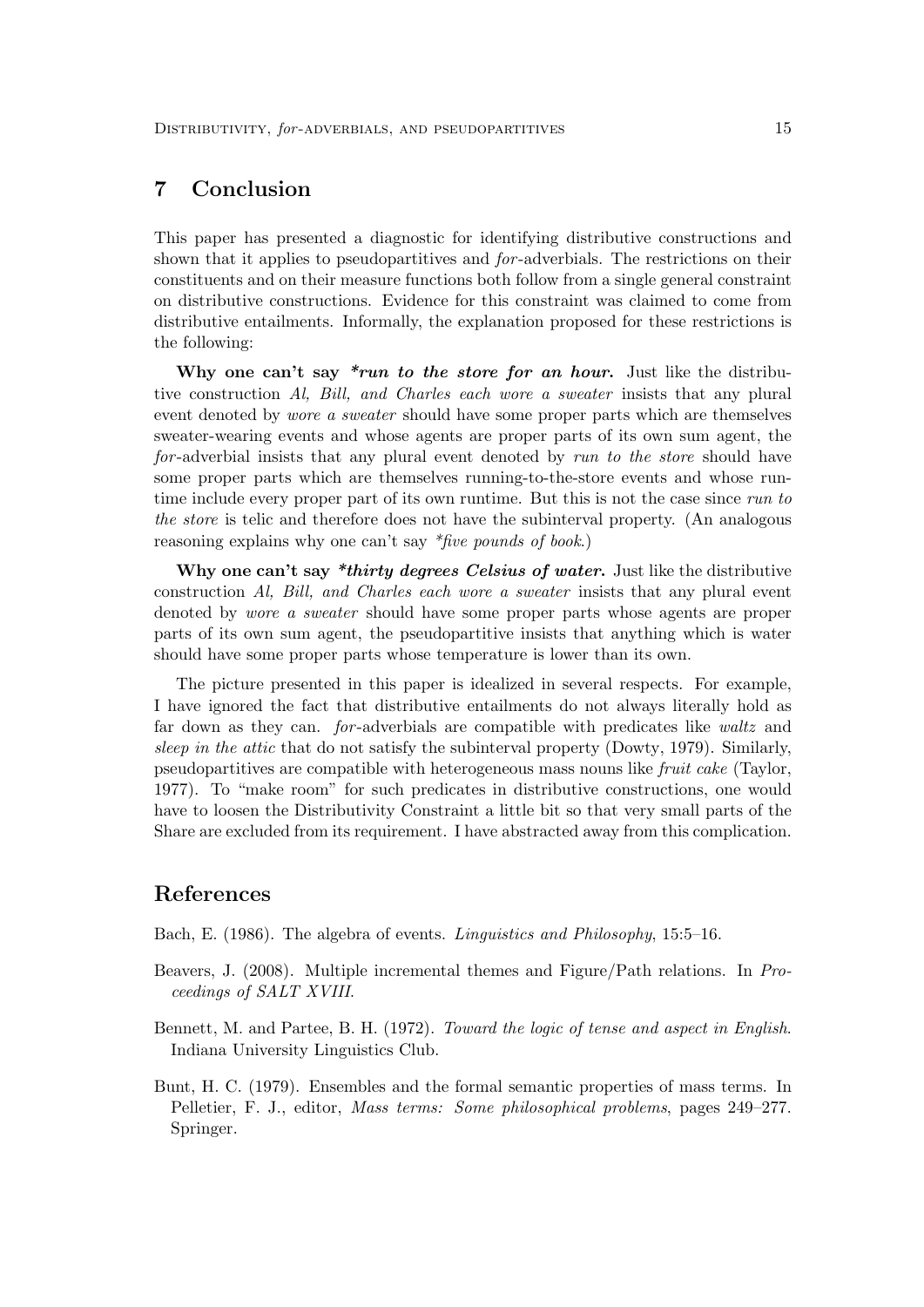- Champollion, L. (2009). for -adverbials quantify over subintervals, not subevents. Presentation at 9th International Conference on Tense, Aspect and Modality (CHRONOS 9).
- Cheng, C.-Y. (1973). Comments on Moravcsik's paper. In Hintikka, J., Moravcsik, J. M. E., and Suppes, P., editors, Approaches to Natural Language, pages 286–288. Reidel.
- Choe, J.-W. (1987). Anti-quantifiers and a theory of distributivity. PhD thesis, University of Massachusetts, Amherst.
- Choe, J.-W. (1991). Georgian reduplication and a relational theory of distributivity. In Ikeya, A., editor, The Sixth Japanese-Korean Joint Conference on Formal Linguistics, Tokyo. The Logico-Linguistic Society of Japan.
- Daubert, B. F. and Clarke, T. H. (1944). Unsaturated Synthetic Glycerides. VI.1 Polymorphism of Symmetrical Monoöleyldisaturated Triglycerides2. Journal of the American Chemical Society, 66(5):690–691.
- Dotlačil, J. (2010). Anaphora and distributivity: A study of same, different, reciprocals and others. PhD thesis, Universiteit Utrecht.
- Dowty, D. (1979). Word meaning and Montague grammar. Dordrecht, Reidel.
- Dowty, D. R. (1987). Collective predicates, distributive predicates, and All. In Proceedings of the 3rd ESCOL, pages 97–115, Columbus, Ohio. The Ohio State University.
- Fox, D. and Hackl, M. (2006). The universal density of measurement. Linguistics and Philosophy, 29:537–586.
- Gawron, J. M. (2002). Two kinds of determiners in DP. Talk at LSA winter meeting.
- Gawron, J. M. (2005). Generalized paths. In Proceedings from the Fifteenth Conference on Semantics and Linguistic Theory: SALT XV.
- Krantz, D. H., Luce, R. D., Suppes, P., and Tversky, A. (1971). Foundations of measurement. New York: Academic Press.
- Kratzer, A.  $(2007)$ . On the plurality of verbs. In Dölling, J., Heyde-Zybatow, T., and Schäfer, M., editors, Event structures in linguistic form and interpretation. Walter de Gruyter, Berlin.
- Krifka, M. (1989). Nominal reference, temporal constitution and quantification in event semantics. In Bartsch, R., van Benthem, J., and van Emde Boas, P., editors, Semantics and contextual expression, pages 75–115. Dordrecht, Foris.
- Krifka, M. (1998). The origins of telicity. In Rothstein, S., editor, Events and grammar, pages 197–235. Kluwer Academic Publishers, Dordrecht/Boston/London.